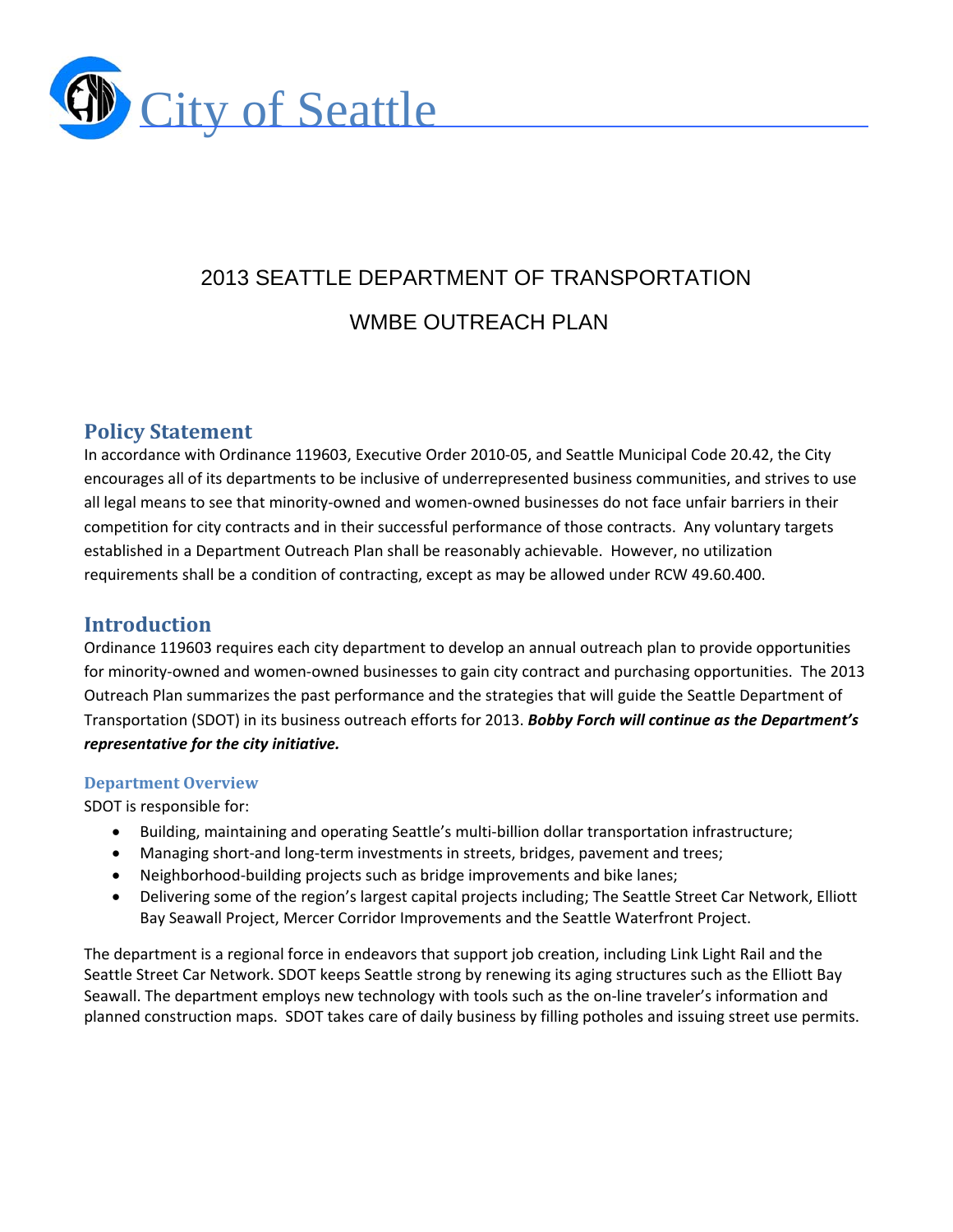SDOT Director Peter Hahn has asked staff to continue their commitment to customer service, safety, producing quality products and social justice including "contracting equity."

The department is organized into eight divisions:

- **Capital Projects and Roadway Structures** is responsible for the Transportation Capital Improvement Program and operation and maintenance of the city's bridges and other structures.
- **Street Use & Urban Forestry** provides permitting for all work to be done in street right‐of‐way including planting, pruning and removal of trees.
- **Policy and Planning** is responsible for large projects program development.
- **Major Projects** is responsible for implementation of large projects and program development.
- **Resource Management** is responsible for financial oversight, department information systems and administrative support.
- **Street Maintenance** is responsible for street resurfacing, cleaning and general maintenance.
- **Traffic Management** is responsible for operation of the city's street system, and neighborhood and operational programs.
- **Human Resources** is responsible for providing customer service and expertise in the areas of hiring and selection, benefits, training and administrative support services.

All Divisions report to the **Executive Management** team which is responsible for the Director's Office and Communications.

# **Summary** of Past Performance

In 2012 SDOT strove to reach and exceed 10% minimum goals for WMBE utilization. Figure 1 illustrates the trends in SDOT contracting and purchasing expenditures over the past 7 years.





Note: Beginning in 2012, SDOT began tracking Mega Project expenditures separately. The figure above reflects SDOT's expenditures *less Mega Projects.* 

#### *Past Performance*

- Between 2005 and 2012 SDOT's WMBE spending on consultant contracts increased from 8% into 17%.
- Between 2005 and 2012 SDOT saw a 304% increase in spending with WMBE consulting firms.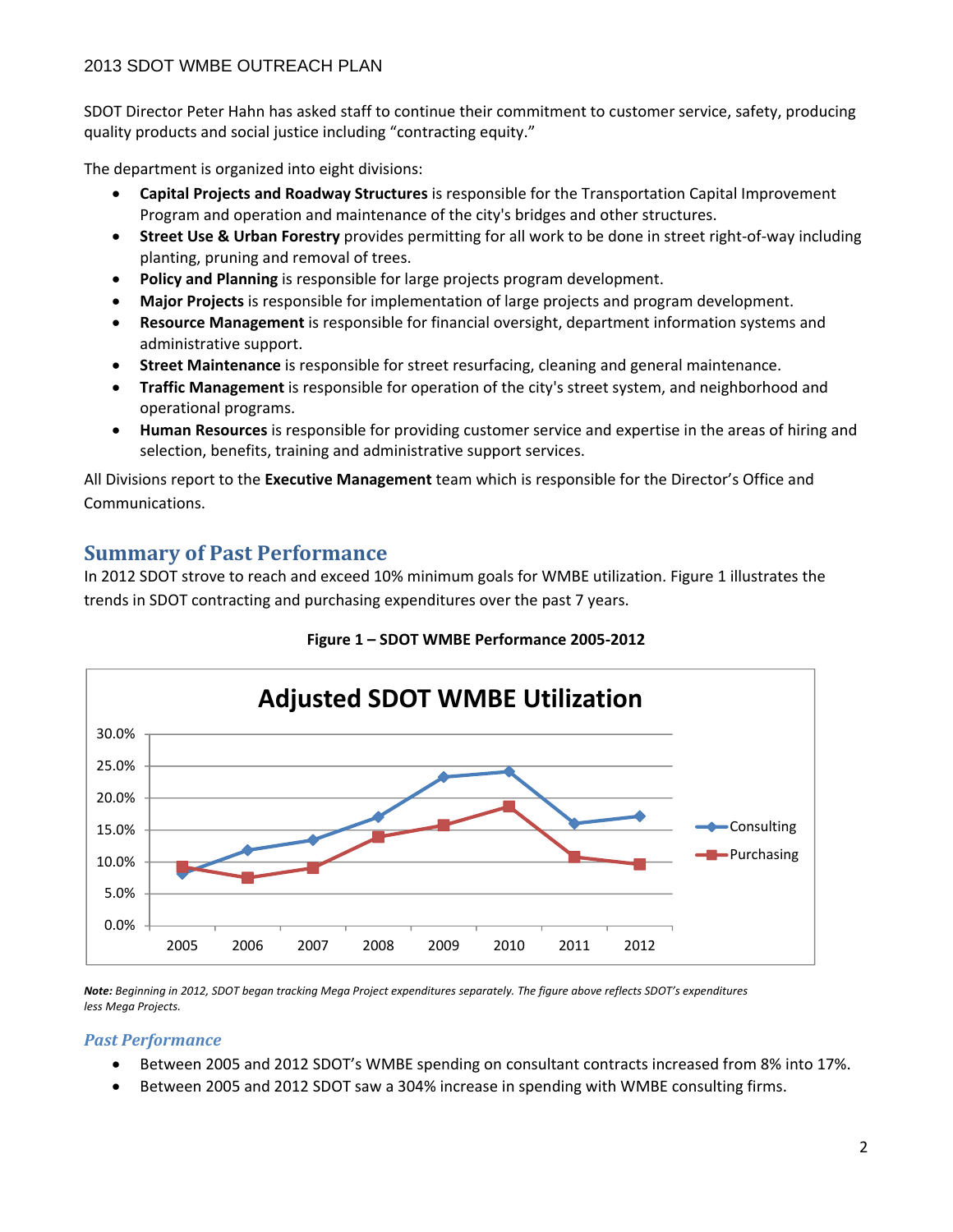Starting in 2011, SDOT's WMBE utilization declined substantially. The decrease is due to large amounts of spending for consultants on "Mega Projects**."** These projects are multi‐year/multimillion dollar contracts with one major prime contractor and numerous sub‐contractors which include WMBE subs. Four projects make up nearly 60% of SDOT's consultant contracting spend*. In 2012, SDOT isolated these four Mega Projects from the department's overall spending and tracked WMBE sub‐consultant utilization on these projects separately. The WMBE utilization rate was 18% or \$4.2 million.* 

# **Summary** of 2012 Performance

SDOT met or exceeded it 2012 goals of 10% for Purchasing, 10% for Consulting and 12% for Mega Projects.

| 2012 Voluntary WMBE Targets |            | 2012 Actuals  |       |
|-----------------------------|------------|---------------|-------|
| Purchasing                  | 10%        | Purchasing    | 9.6%  |
| Consulting                  | <b>10%</b> | Consulting    | 17.2% |
| Mega Projects               | 12%        | Mega Projects | 18%   |

#### **Table 1 – 2012 WMBE Utilization**

In 2012 SDOT had a strong overall performance with nearly \$9 million or 14.3% of its overall budget of \$62 million going to WMBE firms. Of that amount, \$7.5 million or 17.6% was spent on WMBE consultants and *\$1.4 million or 7% on purchasing.* Large dollar spending for consultants on "Mega Projects" such as the Street Car Network, the Elliott Bay Seawall and the Seattle Waterfront project greatly impacted SDOT's WMBE utilization calculations starting in 2010. These are multi‐year contracts and there was no centralized tool for tracking WMBE sub‐consultant participation. This made it difficult to provide an accurate accounting of performance for the department. *In 2012, SDOT isolated Four (4) Mega Projects from the department's overall spend: First Hill Streetcar, Elliott Bay Seawall, Central Waterfront and Mercer West improvements.* Beginning in 2012, SDOT tracked WMBE sub‐consultant utilization on these projects separately. This gave SDOT the ability to more accurately showcase the department's true performance based on real WMBE opportunities.<sup>1</sup> This is reflected in Table 2 below.

<sup>1</sup> In addition, in the area of purchasing there was a \$5.2 million adjustment for the purchase of Street Cars and Rail for the Seattle Streetcar Network due to lack of WMBE opportunity.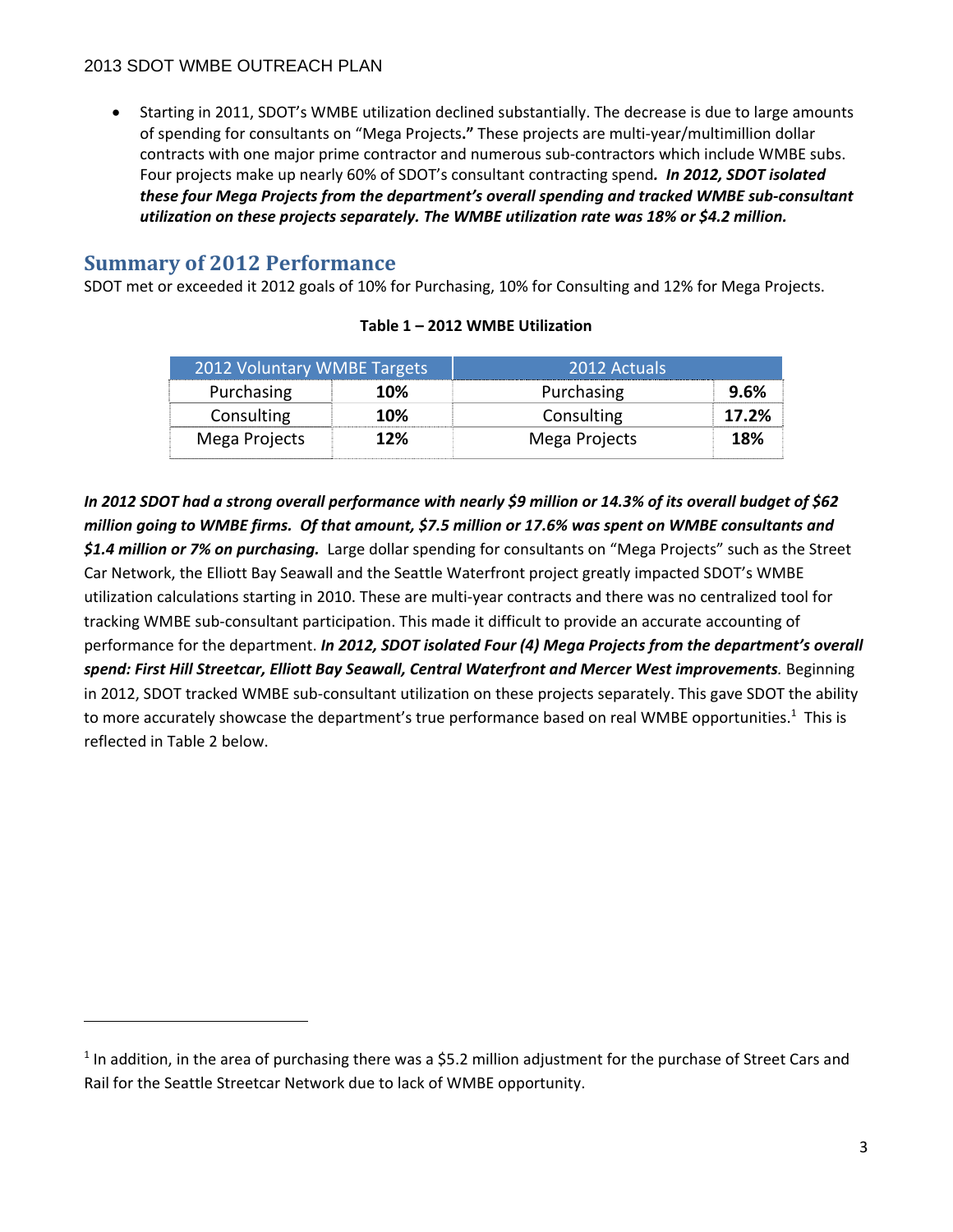| <b>Procurement Type</b>                       | <b>Total</b> | <b>WMBE</b>  | <b>Percent of Total</b> |
|-----------------------------------------------|--------------|--------------|-------------------------|
| Consultant/Less(4)Mega Projects               | \$18,937,617 | \$3,250,664  | 17.2%                   |
| (4) Mega Projects + WMBE sub-consultants*     | \$23,728,615 | *\$4,284,466 | 18%                     |
| Consultant Total w/WMBE sub-consultants*      | \$42,666,232 | \$7,535,110  | 17.6%                   |
| Purchasing -Less Streetcar Purchases          | \$14,319,076 | \$1,379,690  | 9.6%                    |
| Streetcar Purchase (No WMBE Opportunity)**    | \$5,215,151  | <b>NA</b>    | <b>NA</b>               |
| <b>Purchasing Total w/Streetcar Purchases</b> | \$19,534,227 | \$1,379,690  | 7%                      |
| <b>Grand Total</b>                            | \$62,380,361 | \$8,914,820  | 14.3%                   |

#### **Table 2 – 2012 Performance Summary**

*Notes: \* All direct WMBE expenditures + WMBE subs on (4) Mega Projects \*\*Seattle Streetcar purchases*

Over \$4.2million was spent with WMBE sub‐consultants working on mega projects, which represents 18% of the total budget for all mega projects (\$23.7 million). Over \$3.2 million was spent with WMBE firms consulting on other SDOT projects; this represents 17.2% of the \$18.9 million spent on other projects in 2012. Combining consultant spends from Mega Projects, consultant spends from traditional projects and purchasing spends, SDOT spent \$8.9 million with WMBE firms in 2012.

#### **Consultant Contracting**

Consultant contracting continues to be a strong area for SDOT. *2012 provided multiple opportunities at the sub‐* consultant level for high utilization of WMBE firms. Size and scale of direct consultant contracts along with efforts to bring more work inside to preserve jobs in a weak economy continue to be barriers to WMBE *contracting.* In addition**,** federal funding requirements do not allow SDOT to use the City's new "Inclusion Plan" goals on contracts with federal funds*.* While this can limit WMBE participation but can be offset by Disadvantaged Business Enterprise (DBE) participation as a great number of DBEs are also WMBEs.

#### **Purchasing**

SDOT is committed to equality in purchasing and has directed all staff to expend the department's purchasing dollars in a way that is fiscally responsible as well as equitable. SDOT's First Hill Streetcar project purchased street car equipment in 2012, which amounted to \$5.2 million**.** Unfortunately, there are no WMBE vendors with the capacity to provide this equipment. These purchases represent 27% of total purchases in 2012. *SDOT ended 2012 with a 9.6% utilization rate for WMBEs in purchasing – excluding First Hill Street Car purchases.*

In 2012, SDOT spent more money than in 2011 on purchases*;* there was a 45% increase in purchasing spends between 2011 and 2012. More money was spent with non‐WMBE firms in 2012. However, in many cases WMBE firms were not available in the areas of purchase. **Over \$2.8 million was spent on technology supplies and support in 2012. This represents a 128% increase in spending on those products between 2011 and 2012.**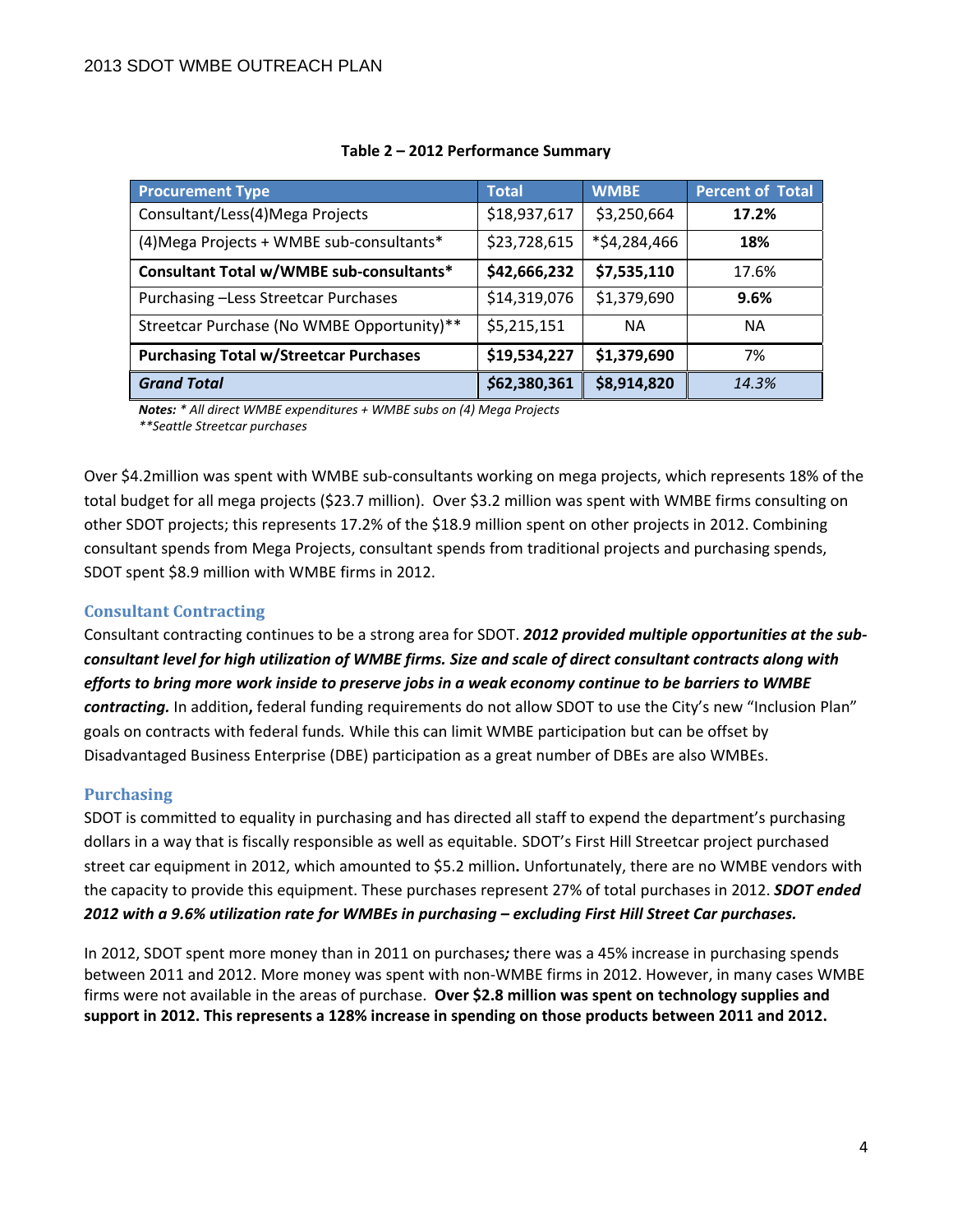# **Moving Forward in 2013**

# **2013 Voluntary Target for Seattle Department of Transportation**

For 2013, SDOT has established a voluntary goal of 10% utilization of WMBE for purchasing and consulting. SDOT will track the four "mega projects" separately with a goal of 14%.

#### **Table 3 – 2013 Voluntary Targets**

| <b>Voluntary WMBE Targets</b> |     |
|-------------------------------|-----|
| Purchasing                    | 10% |
| Consulting                    | 10% |
| Mega Projects                 | 14% |

# **Purchasing**

SDOT purchases a variety of goods and services through three methods: blanket contracts, purchase contracts and direct vouchers. This section summarizes the progress made in 2012 and makes recommendations for 2013.

#### **Table 4 – Adjusted Purchases History**

|                                                              | 2011         |             |            | 2012         |             |            |
|--------------------------------------------------------------|--------------|-------------|------------|--------------|-------------|------------|
|                                                              | Total        | <b>WMBE</b> | % of Total | <b>Total</b> | <b>WMBE</b> | % of Total |
| Purchasing                                                   | \$12,298,217 | \$1,327,187 | 11%        | \$14,319,076 | \$1,379,690 | 9.6%       |
| <b>Notes:</b> 2012 has been adjusted for Major Project spend |              |             |            |              |             |            |

#### **Purchasing Contract Strategies and Efforts in Outreach**

While WMBE utilization on blanket contracts decreased between 2011 and 2012; however, the total *amount* of money spent with WMBE firms through blanket contracts increased. As noted, *over \$2.8 million was spent on technology supplies and support primarily for parking infrastructure in 2012.* This is a challenge to SDOT's WMBE utilization.

*The SDOT WMBE representative will work closely with the SDOT Traffic Management to find opportunities for* WMBE suppliers for items that match their product needs. Moving forward we will encourage staff to consider *and use WMBE vendors that have city blanket contracts. We will focus on encouraging WMBE vendors for purchasing office products and workspace projects, printing and reprographics, copying and printing, and safety supplies.*

SDOT will work with FAS's purchasing staff to identify Blanket Contract needs that will benefit SDOT and identify WMBE vendors that may be potential bidders for these contracts. SDOT will continue to create relationships with WMBE vendors and use existing WMBE Blanket Contracts whenever possible. SDOT continues to work with The Washington State Procurement Technical Assistance Center (PTAC) to identify WMBE firms to bid on SDOT contracts.

In 2012, SDOT spent \$5.2 million on Streetcar and rail purchases for the First Hill Streetcar mega project. *These expenditures were removed from SDOT's total purchasing expenditures in 2012. In 2013, SDOT expects* to spend \$15 million on similar streetcar purchases and again these funds will have to be removed from the calculations for SDOT's total WMBE utilization. There are no WMBE vendors with the capacity to provide these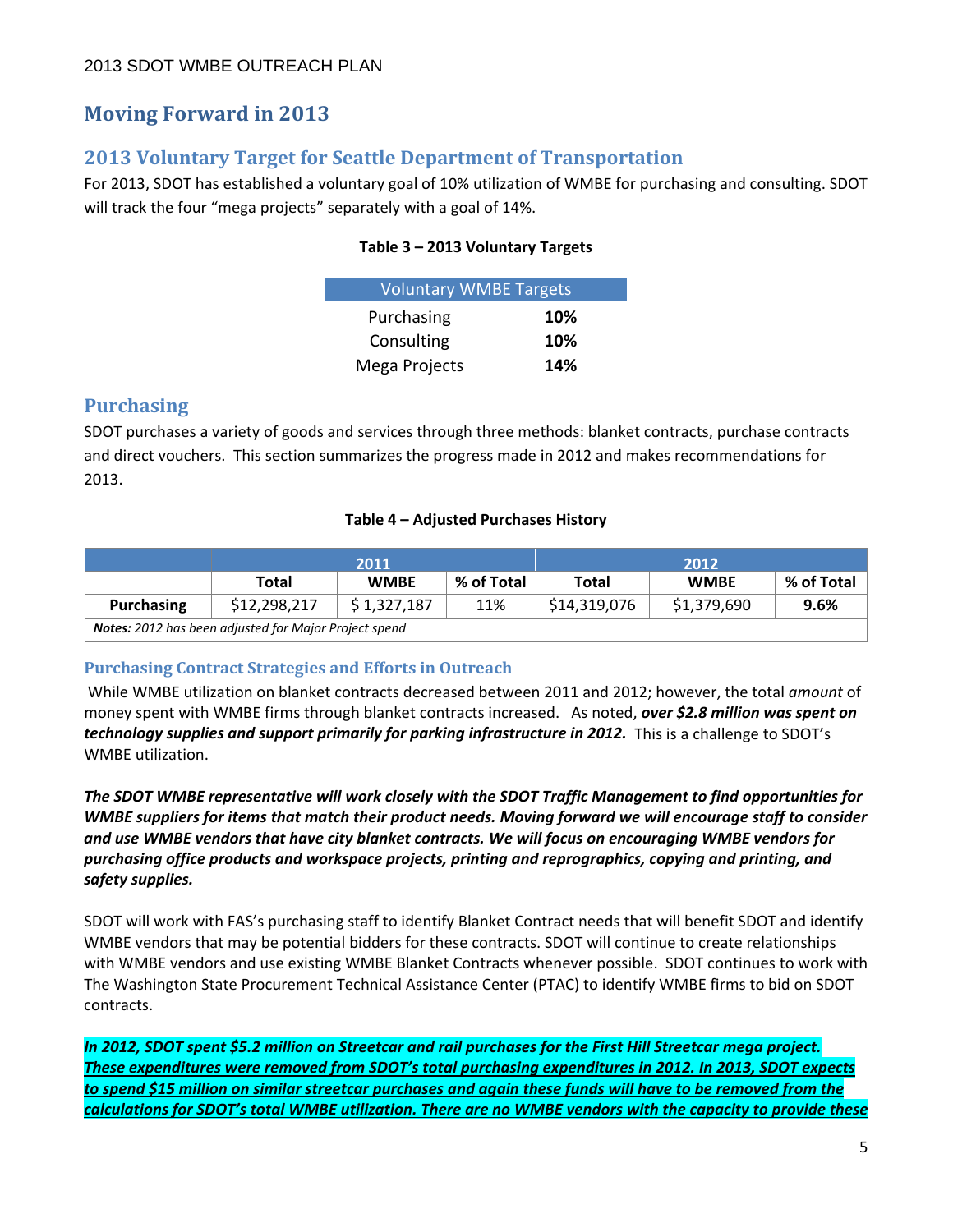*services.* This adjustment will allow SDOT to illustrate the department's true performance based on real WMBE opportunities.

# **Consultant Services**

SDOT utilizes consultants to assist in completing numerous projects and programs. Consultant services are procured through Full Solicitation and Consultant Roster. This section summarizes the progress made in 2012 and makes recommendations for 2013.

|                                                     | 2011          |             |            | 2012          |             |            |
|-----------------------------------------------------|---------------|-------------|------------|---------------|-------------|------------|
|                                                     | Total         | <b>WMBE</b> | % of Total | Total         | <b>WMBE</b> | % of Total |
| <b>Consultant Total</b>                             | *\$23,729,420 | 3,035,633   | 13%        | *\$18,937,617 | \$3,250,664 | 17%        |
| <b>Notes: *</b> Less (4) Mega Projects expenditures |               |             |            |               |             |            |

#### **Table 5 – Consulting Performance History**

#### **Consultant Contracts Strategies and Efforts in Outreach**

*SDOT will focus on several "On‐Call Contracts" to increase WMBE participation in 2013*. They will be in the areas of Construction Management and Engineering Support Services. SDOT contracting staff, project managers and WMBE representative have engaged multiple WMBE firms who have bid and successfully won contracts for 2013. In addition, SDOT has identified several smaller consultant contracts that will add to the departments overall WMBE participation in 2013. SDOT will continue to look for opportunities for Small Consultant Roster opportunities for WMBE firms*.* 

Of note, city personnel has allocated 25 FTEs (positions) that city departments may use to backfill specific workforce needs in areas related to SDOT's consulting contracting in 2013. SDOT has secured (4) of these positions which will take away the potential for some small WMBE consultant contracts.

# **Mega Projects**

*In 2011, SDOT began tracking WMBE participation for the four Mega Projects separately*. Through this process, prime contractors submit reports detailing how much of their funds went to WMBE sub‐consultants. This data is collected on a quarterly basis. The table below outlines the project expenditures for Mega Projects expected at the beginning of 2012 and the actual expenditures. *Highlights include:*

- Actual WMBE utilization in 2012 was 6% higher than the goal set at the beginning of 2012;
- *Exceeded projected total payments to WMBE firms by \$1.64 million;*
- Three out of four projects exceeded 2012 WMBE goals;
- *The Seawall Project more than doubled the expected payments to WMBE firms;*
- Despite changes in the projected contract expenditures, WMBE utilization remained high.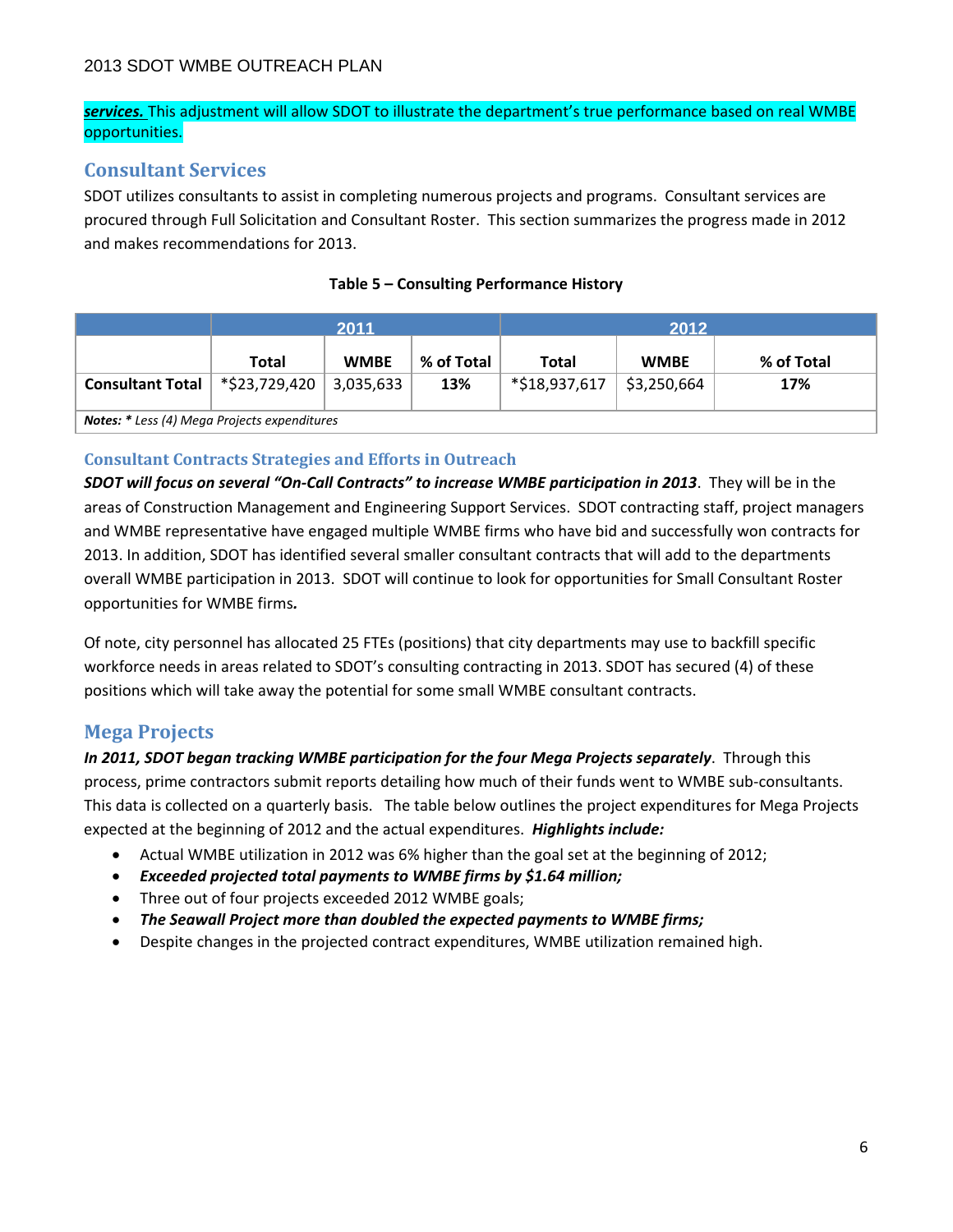|                                       | <b>Projected 2012 Expenditures</b> |                                |      | <b>Actual 2012 Expenditures</b> |                             |                                          |
|---------------------------------------|------------------------------------|--------------------------------|------|---------------------------------|-----------------------------|------------------------------------------|
| Project                               | Projected<br><b>Contract Exp</b>   | Projected<br><b>WMBE Spend</b> | Goal | Actual<br><b>Contract Exp</b>   | <b>Actual WMBE</b><br>Spend | <b>Actual WMBE</b><br><b>Utilization</b> |
| <b>First Hill</b><br><b>Streetcar</b> | \$1,250,000                        | \$312,500                      | 25%  | \$1,062,417                     | \$342,100                   | 32.2%                                    |
| Seawall                               | \$11,000,000                       | \$1,430,000                    | 13%  | \$14,383,236                    | \$3,100,477                 | 21.6%                                    |
| <b>Waterfront</b>                     | \$3,083,000                        | \$308,300                      | 10%  | \$4,137,174                     | \$491,696                   | 11.9%                                    |
| <b>Mercer West</b>                    | \$5,900,000                        | \$590,000                      | 10%  | \$4,145,788                     | \$350,193                   | 8.4%                                     |
| <b>Total</b>                          | \$21,233,000                       | \$2,640,800                    | 12%  | \$23,728,615                    | \$4,284,466                 | 18%                                      |

#### **Table 6 – Mega Projects Consulting Performance 2012**

*SDOT estimates that it will spend \$24.75 million on mega projects in 2013,* with 14.23% going to WMBE firms. SDOT has asked FAS to isolate these expenditures from "traditional" consultant spend. The table below illustrates the expected expenditures for each of the four mega projects. *SDOT commits to a goal of 14% in 2013.*

#### **Table 7 – Projected 2013 SDOT Mega Projects Utilization**

|                      | <b>Projected 2013 Expenditures</b> |                             |        |  |  |  |
|----------------------|------------------------------------|-----------------------------|--------|--|--|--|
| <b>Project</b>       | <b>Projected Contract Exp</b>      | <b>Projected WMBE Spend</b> | Goal   |  |  |  |
| First Hill Streetcar | \$1,250,000                        | \$312,500                   | 25%    |  |  |  |
| Seawall              | \$8,000,000                        | \$1,200,000                 | 15%    |  |  |  |
| Waterfront           | \$13,000,000                       | \$1,560,000                 | 12%    |  |  |  |
| <b>Mercer West</b>   | \$2,500,000                        | \$450,000                   | 18%    |  |  |  |
| <b>Total</b>         | \$24,750,000                       | \$3,522,500                 | 14.23% |  |  |  |

#### **Construction Contracts**

SDOT hires contractors to perform construction services for transportation capital improvement and maintenance. The graph below illustrates SDOT's WMBE utilization on construction projects from 2004 to 2012.

**Figure 2 – Public Works WMBE Utilization**

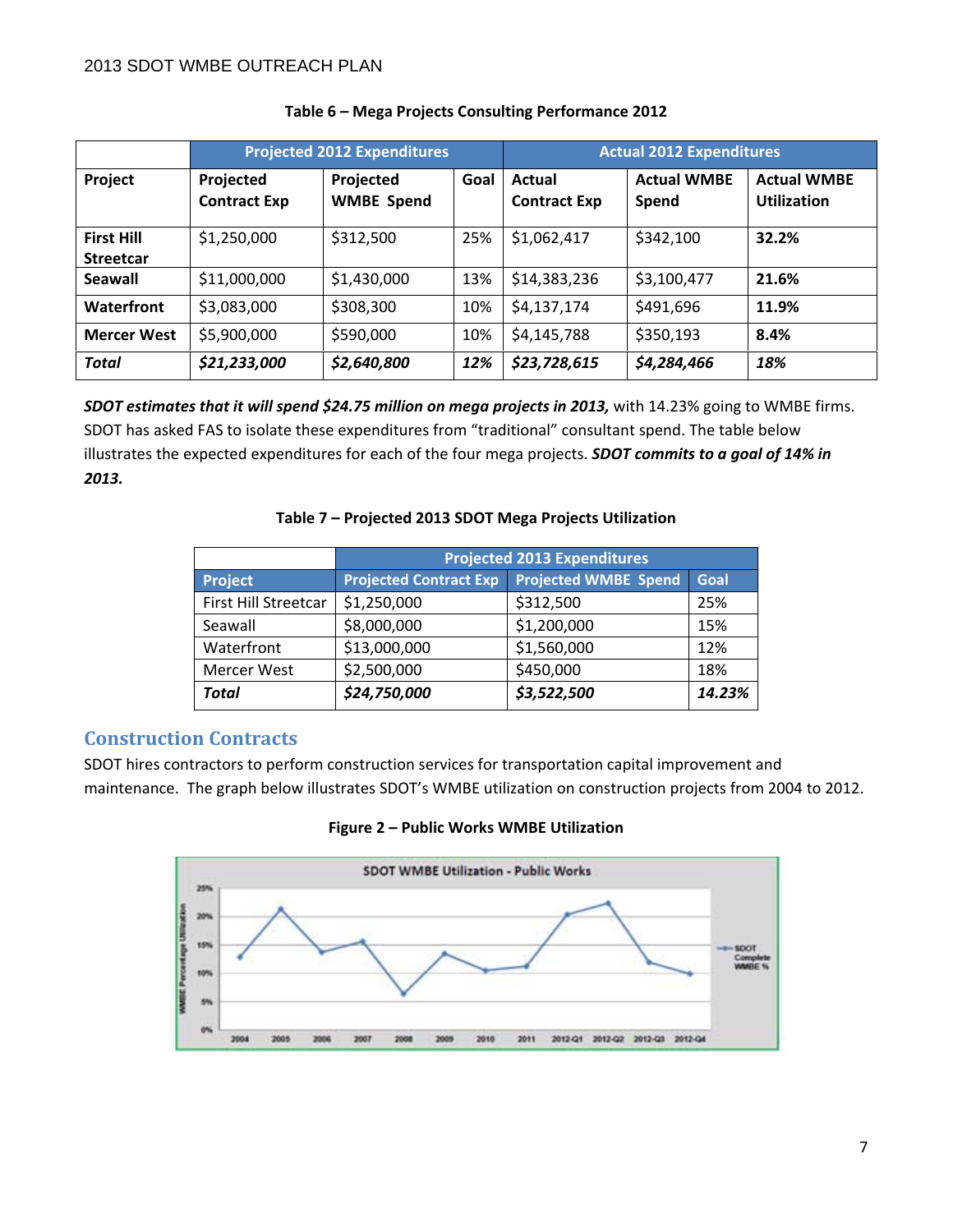#### **Construction Strategies and Efforts in Outreach**

*The Elliott Bay Seawall project will be a focus for SDOT and WMBE participation in 2013.* The Seawall project is one of the largest Public Works projects ever delivered in the region. The prime GC/CM contractor Mortenson /Manson along with support from FAS and SDOT have already developed a Social Equity/Inclusion Plan. This plan will guide the prime contractor in achieving a minimum 13% WMBE inclusion for the project**.** SDOT representative Bobby Forch will be participating in weekly meeting with FAS and Mortenson/Manson to help identify capacity for specific bid packages and monitor short‐and long‐term strategies.

*SDOT has been working with FAS to update the city's new Inclusion Plan and anticipates increased SDOT* WMBE inclusion as a result. One change made to the Inclusion Plan is that WMBE primes will be able to count *any work they perform over the mandatory 30% requirement.* A new mentoring guarantee provision in the Inclusion Plan should increase the number of new WMBE firms on SDOT projects. SDOT will continue to work with FAS to ensure contractors meet this new requirement. A SDOT representative will continue to meet with local associations including, The Community Coalition for Contracts and Jobs (CCCJ) and Nation Association of Minority Contractors (NAMC). SDOT will also work with FAS in support of the Washington State Department of Transportation's Disparity Study. The study will support WSDOT's *ability to set goals for* Disadvantage Business Enterprises (DBE) on city projects.

SDOT will continue to work with FAS and other city departments to connect successful city prime contractors and WMBE sub‐contractors to build relationships.

### **Job Order Contracting (JOC)**

SDOT will continue to pursue JOC opportunities for projects of three hundred thousand dollars or less (\$300,000). The program requires 90% of the work be sub‐contracted. SDOT believes this contracting method will provide WMBE contractors opportunity to construct small projects, such as blocks of sidewalk and traffic circles as part of the Department's BTG initiative.

# **City's New Construction Inclusion Plan**

SDOT continues to work with FAS to improve policies related to the new "Inclusion Plan" on each construction project. For 2013 several new provisions should assist in raising WMBE inclusion. These provisions include *raising the Performance Measure from 9.7% to 12%, allowing WMBE primes to count any self performance over the 30% requirement and a new mentoring guarantee provision.* These updates should create greater WMBE benefits on construction projects.

# **Outreach Efforts and Strategies**

SDOT's 2013 Outreach Plan is based on the results of 2012 outreach efforts and anticipated 2013 department spending. The following describes these successes and presents strategies to move SDOT forward in 2013.

# **Training**

In 2013, SDOT will provide procurement training for staff responsible for making purchases. Training includes PowerPoint presentations by city staff member. In addition, SDOT staff responsible for purchasing goods and services will be asked to utilize resources such as the (VCR) database system to locate WMBE businesses that may provided the desired goods/services. SDOT will also continue to work with FAS to identify vendors in the areas where there are no WMBE firms. To date, SDOT has trained approximately 150 staff members.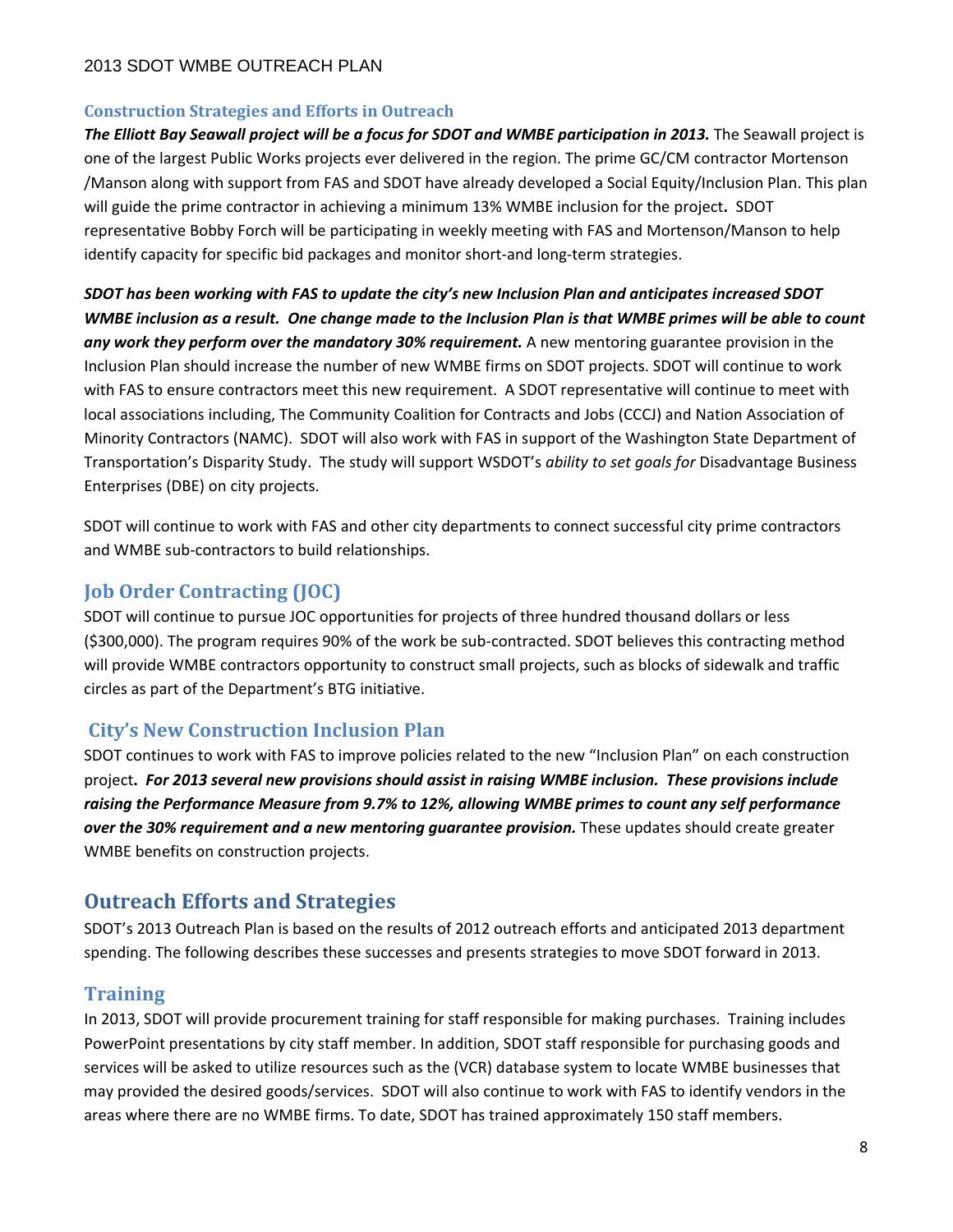SDOT will continue to work with FAS in the early stages of the bidding process for all other SDOT projects to ensure maximum WMBE participation for the city's bidding process. Director Peter Hahn will continue to make WMBE utilization goals a high priority by communicating timely messages to all SDOT employees and by making equality in contracting a part of each Division Director's accountability.

# **Community Outreach Efforts**

In 2012, a SDOT representative attended monthly community meetings including Tabor 100, Community Coalition for Contracting Jobs (CCCJ), National Association of Minority Contractors (NAMC) as well as meeting with individual WMBE consultant and contractors. In addition, SDOT participated in Vendor Trade Shows like the Regional Contracting Forum, Northwest Minority Showcase and city sponsored Meet and Greet. SDOT will make the following measurable efforts in 2013 to reach out to small and historically underutilized businesses (WMBEs).

# **Department Meet and Greets and Pre‐construction Meetings**

The Department will commit to holding at least one (1) "Meet & Greet" with local city business groups and associations including Tabor 100 and Affinity Chambers. In, addition SDOT will schedule pre‐construction and pre‐bid meetings to give WMBEs the most timely information regarding time, cost and scope. These networking sessions have already yielded numerous contracts with WMBE firms.

# **Vendor Trade Fairs**

SDOT will participate in (4) local or regional outreach events, including:

- Regional Contracting Forum;
- Northwest Minority Show Case;
- Alliance NW Conference;
- Northwest Native American Development Fair.

# **Community Meetings**

A SDOT representative will continue to attend:

- Tabor 100:
- The Community Coalition for Contracts and Jobs (CCCJ);
- National Association of Minority Contractors (NAMC);
- Affinity Chambers including Hispanic and Filipino Chambers.

# **Urban Enterprise Center Partnership**

SDOT as part of a greater city coalition, will partner with the Greater Seattle Chamber's multicultural business arm, the Urban Enterprise Center (UEC) to outreach to local business. The UEC promotes economic empowerment, increased participation and growth for minority-owned and small businesses, and improved race relations in the metropolitan area.

# **Community Workforce Agreement (CWA)**

The Elliott Bay Seawall project represents one of the largest public works projects ever delivered in the region. It has an estimated \$200 million price tag. The Mayor of Seattle recently launched a social equity initiative to seek a Community Workforce Agreement (CWA) on City of Seattle projects. In 2013, the City of Seattle and SDOT entered in to an agreement for a CWA as part of the GC/CM construction contract for the Elliott Bay Seawall